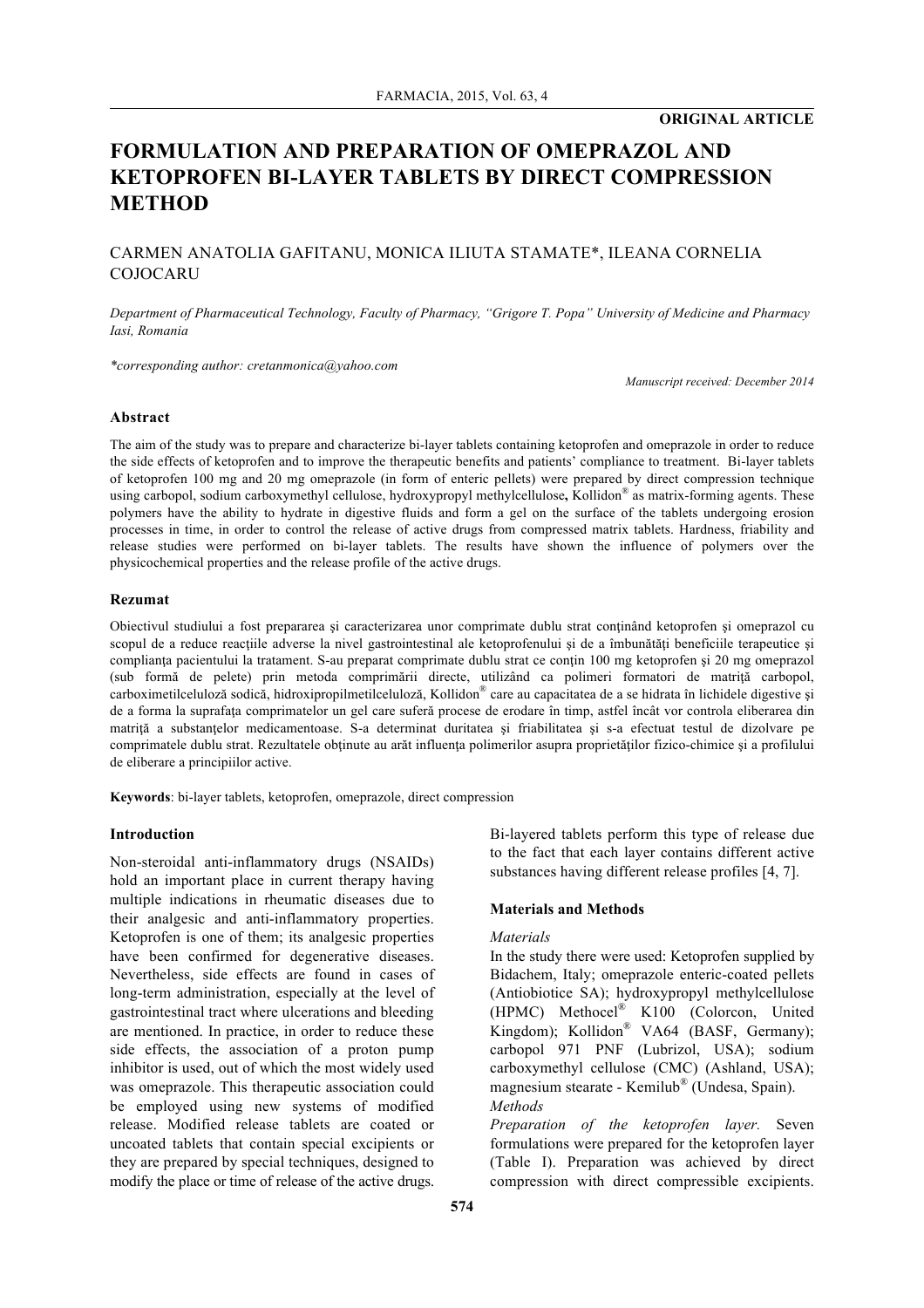The mixture was made in a mortar by adding components in the ascending order of quantities. Mixing was carried out for 10 minutes and in the end magnesium stearate was added and mixing continued for another 2 minutes. The final mixture for each formulation was compressed with a Korsch tablet equipment using 9 mm flat punches and a compression pressure of 25kN [4, 5].

**Table I**

Different formulas of the ketoprofen tablet layer

| Components                                 | Quantity (in mg)         |                          |                          |                          |                          |                          |                          |
|--------------------------------------------|--------------------------|--------------------------|--------------------------|--------------------------|--------------------------|--------------------------|--------------------------|
|                                            | K1                       | K 2                      | K <sub>3</sub>           | K 4                      | K 5                      | K 6                      | K 7                      |
| Ketoprofen                                 | 100                      | 100                      | 100                      | 100                      | 100                      | 100                      | 100                      |
| Carbopol 971 PNF                           | 10                       | 15                       | 10                       | $\overline{\phantom{0}}$ | $\overline{\phantom{a}}$ | $\overline{\phantom{a}}$ |                          |
| Microcrystalline cellulose                 | $\overline{\phantom{0}}$ | $\overline{\phantom{0}}$ | $\overline{\phantom{0}}$ | 50                       | 50                       | 65                       | 65                       |
| Sodium carboxymethyl cellulose (CMC)       | 20                       | 18                       | 10                       | 10                       | 15                       | $\overline{\phantom{a}}$ | 11                       |
| Hydroxypropyl methylcellulose (HPMC K100M) | 46                       | 43                       | 56                       | 16                       | 11                       | 11                       | $\overline{\phantom{0}}$ |
| Sorbitol                                   | 2.2                      | 2.2                      | 2.2                      | 2.2                      | 2.2                      | 2.2                      | 2.2                      |
| Magnesium stearate                         | 1.8                      | 1.8                      | 1.8                      | 1.8                      | 1.8                      | 1.8                      | 1.8                      |
| Total/tablet (mg)                          | 180                      | 180                      | 180                      | 180                      | 180                      | 180                      | 180                      |

*Preparation of the omeprazole layer.* Three formulations were prepared for the omeprazole layer (Table II). Omeprazole enteric-coated pellets (20 mg omeprazole *per* 60 mg pellets) were homogenized together with excipients for 7 minutes. In the end magnesium stearate was added and mixing continued for another 2 minutes. Omeprazole mixture was compressed under the same conditions as the mixture of ketoprofen. In the preparation of the layer containing pellets of omeprazole, excipients (microcrystalline cellulose, Kollidon®) were used, which produce sufficiently hard tablets at a low pressure. In this way the release of the active substance should not be affected [2, 3]. **Table II**

|  | Different formulas of the omeprazole tablet layer |  |
|--|---------------------------------------------------|--|
|  |                                                   |  |

| Components                 | Quantity (in mg) |                |                |
|----------------------------|------------------|----------------|----------------|
|                            | $\Omega$         | O <sub>2</sub> | O <sub>3</sub> |
| Omeprazole pellets         | 60               | 60             | 60             |
| Kollidon VA 64             | 8.5              | 19             | 11             |
| Microcrystalline cellulose | 21               | 10.5           | 18.5           |
| Magnesium stearate         | 0.5              | 0.5            | 0.5            |
| Total (mg)                 | 90               | 90             | 90             |

*Evaluation of compressed ketoprofen and omeprazole layers.* The prepared formulas were subjected to the following tests: hardness and friability. The hardness of 5 tablets from each of the prepared formulas was measured individually using a Pharma Test hardness tester**.** The friability test was performed using an EF-2 Electrolab Friabilator. The friability was calculated as a weight loss percentage after 100 revolutions of 20 tablets from each formula [7, 9].

*Bi-layer tablets preparation.* Ketoprofen K2 formula and omeprazole O2 formula were selected after hardness and friability tests and they were used to prepare bi-layer tablets (K2- O2). 180 mg of powder for ketoprofen layer was manually poured into the 9 mm die and mild compressed (40 kN). Over it, the amount of 90 mg of the physical

mixture of pellets with omeprazole was poured and it was compressed at the same force for 10 seconds to form the bi-layer tablet.

*Evaluation of pharmacotechnical properties of the bi-layer tablets.* Measurements were made under the same conditions as mentioned above.

*Bi-layer tablet's dissolution study.* The *in vitro* study of active substances release from bi-layer tablets was carried out using a dissolution apparatus type 1 (basket) at 50 rpm. A hydrochloric acid solution 0.1 N ( $pH = 1.2$ , 900 mL) was used as a dissolution medium for the first two hours and then it was replaced by a phosphate buffer solution (pH = 6.8) for 8 hours, maintained at  $37 \pm 2$ °C for the whole experiment. Samples (5 mL) were withdrawn at different time intervals and the drugs content in each sample was analysed using a spectrophotometer Jasco V-530 UV-VIS at  $\lambda$  = 255 nm for ketoprofen, and 302 nm for omeprazole, respectively [8, 9].

## **Results and Discussion**

In the case of ketoprofen formulations, hydrophilic polymers were used as matrix-forming polymers that have the ability to hydrate in digestive fluids and to form a viscous gel on the surface of the tablet that finally dissolves in the biological fluids. The gel layer controls the diffusion and the release from the matrix of the dissolved drug substance [4, 6]. The association between CMC, HPMC and Carbopol determined superior results for K1, K2, K3 formulas regarding the hardness and the friability tests. K2 formula was selected for the preparation of the bi-layer tablets. The combination of these three polymers ensures binding properties for mixtures subjected to direct compression. In case of formulations containing omeprazole pellets, hardness and friability tests showed no significant differences between the three proposed formulas. We selected the O2 formula as it showed an improved hardness which provides a better stability in the gastric environment (Table III).